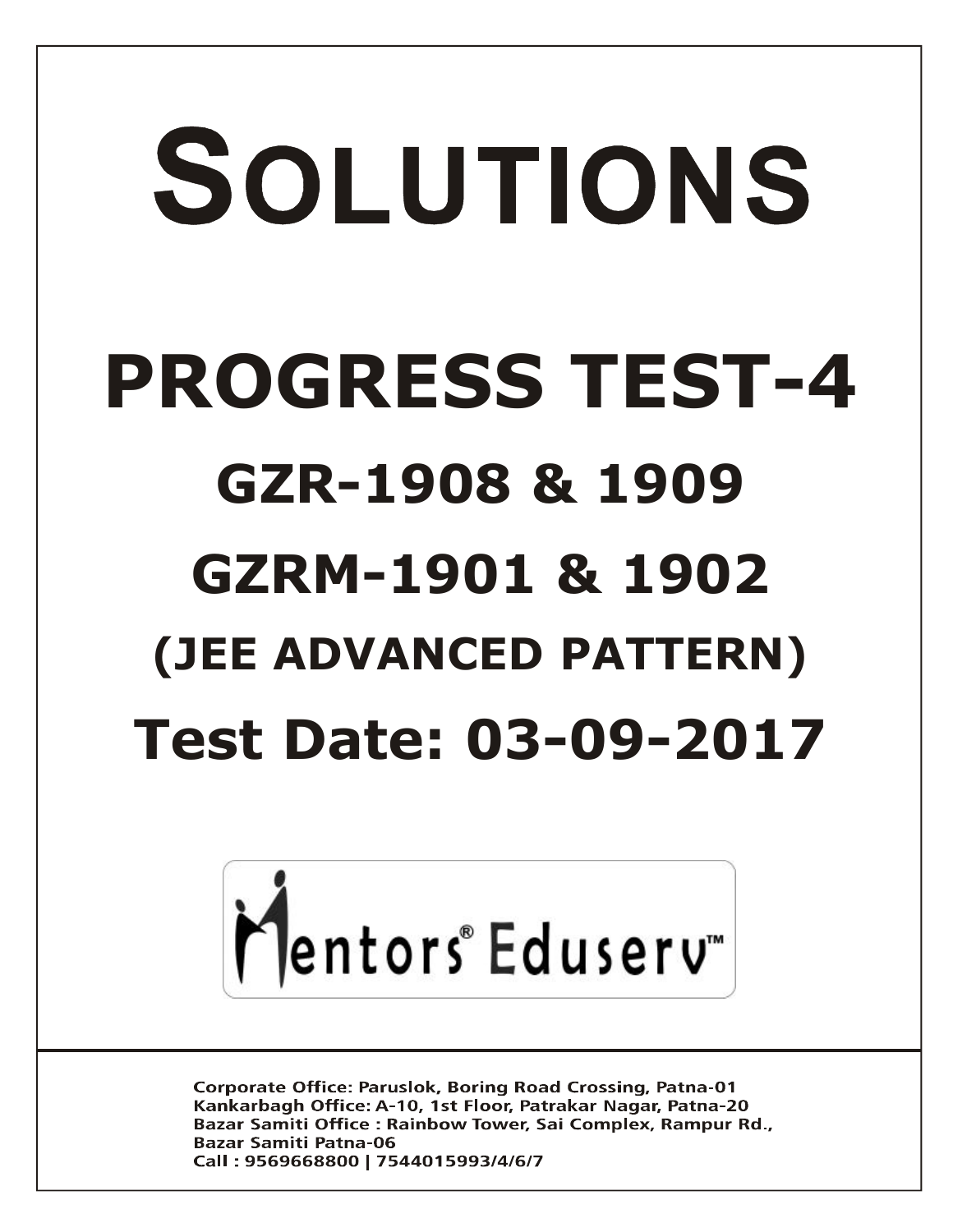| [2] |                                                          |         |            |                                                                  |    | PT-IV (Adv) GZR-1908-1909, GZRM-1901-1902 & GZRK-1904_03.09.2017 |
|-----|----------------------------------------------------------|---------|------------|------------------------------------------------------------------|----|------------------------------------------------------------------|
|     |                                                          |         |            | <b>PHYSICS</b>                                                   |    |                                                                  |
| 01. | (A)                                                      | 02. (A) |            | 03. (B)                                                          |    |                                                                  |
| 04. | (C)                                                      |         |            |                                                                  |    |                                                                  |
|     | $\overline{\bigoplus}$                                   |         |            | Net acc. $\downarrow$ on chain, pulley exert force less than mg. |    |                                                                  |
| 05. | (C)                                                      | 06. (C) |            | 7. (D)                                                           | 8. | (B)                                                              |
| 9.  | (D)                                                      |         |            |                                                                  |    |                                                                  |
|     | $y = 10t - t^2$                                          |         |            |                                                                  |    |                                                                  |
|     | y is maximum when $\frac{dy}{dt} = 0$                    |         |            |                                                                  |    |                                                                  |
| 10. | (A)                                                      |         | 11. (A, D) | 12. (B,C,D)                                                      |    | 13. (A,D)                                                        |
| 14. | (B,D)                                                    |         |            |                                                                  |    |                                                                  |
| 15. | (A,B,C,D)                                                |         |            |                                                                  |    |                                                                  |
|     | $x = \alpha t^2 - \beta t^3$                             |         |            |                                                                  |    |                                                                  |
|     | for $x = 0$ , $\alpha t^2 - \beta t^3 = 0$               |         |            |                                                                  |    |                                                                  |
|     | $\therefore$ t = $\frac{\alpha}{\beta}$ .                |         |            |                                                                  |    |                                                                  |
|     | $\frac{dx}{dt} = 2\alpha t - 3 \beta t^2$                |         |            |                                                                  |    |                                                                  |
|     | Particle at rest $v = 0$                                 |         |            |                                                                  |    |                                                                  |
|     | $2\alpha t-3\beta t^2=0$                                 |         |            |                                                                  |    |                                                                  |
|     | $t = \frac{2}{3} \frac{\alpha}{\beta}$                   |         |            |                                                                  |    |                                                                  |
|     | $\frac{d^2x}{dt^2} = 2\alpha - 6\beta t$                 |         |            |                                                                  |    |                                                                  |
|     | at $t = 0$ a = 2 $\alpha$ , at $t = 0$ , $v = 0$         |         |            |                                                                  |    |                                                                  |
|     | for no net force, $(a = 0)$                              |         |            |                                                                  |    |                                                                  |
|     | $2\alpha - 6\beta t = 0$ , $t = \frac{\alpha}{3\beta}$ . |         |            |                                                                  |    |                                                                  |
|     |                                                          |         |            |                                                                  |    |                                                                  |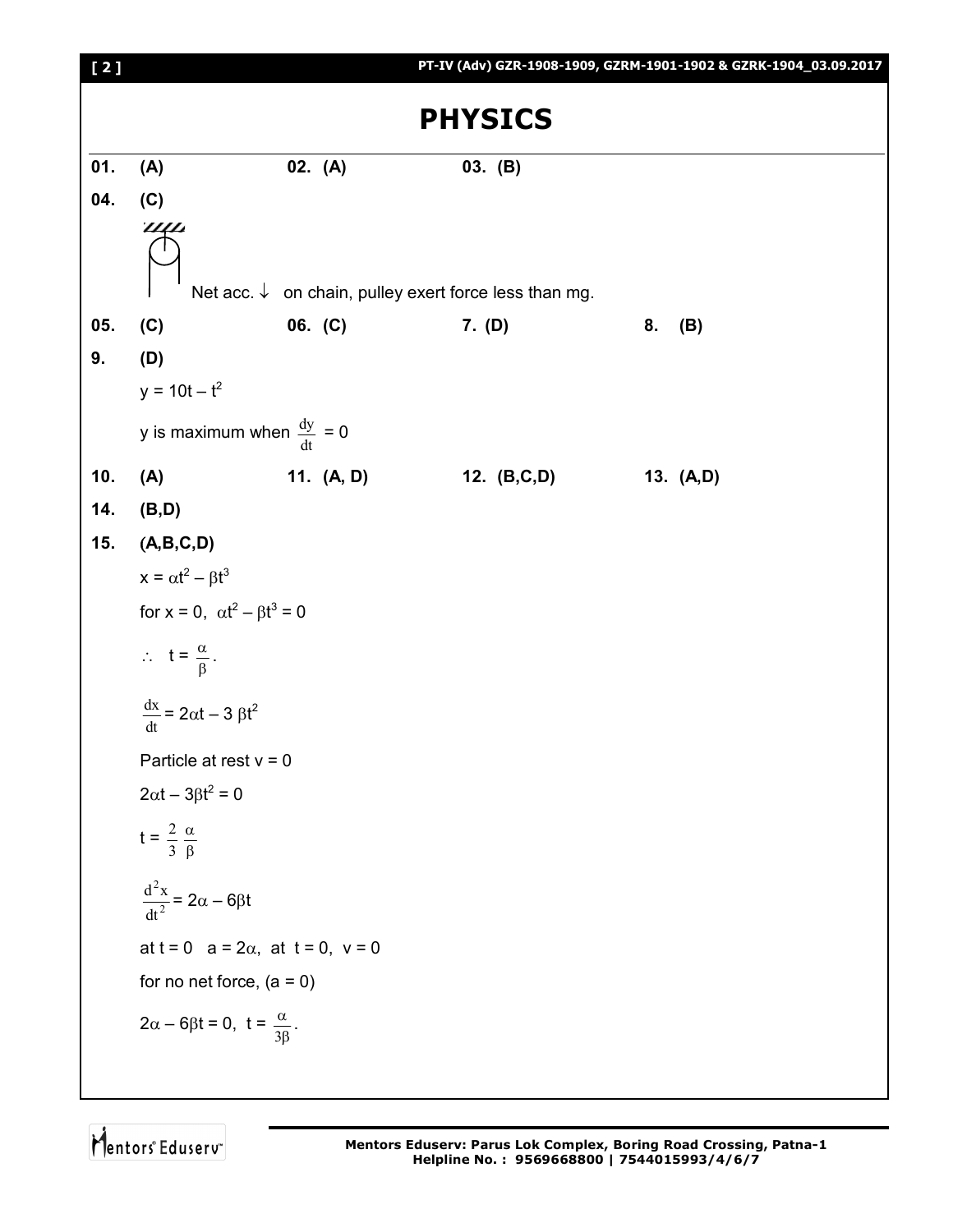## **PT-IV (Adv) GZR-1908-1909, GZRM-1901-1902 & GZRK-1904\_03.09.2017 [ 3 ]**

16. (1)  
\n17. (6)  
\n
$$
h = ut - \frac{1}{2}gt^2
$$
\nor 
$$
gt^2 - 2ut + 2h = 0
$$
\nt<sub>1</sub>t<sub>2</sub> =  $\frac{2h}{g}$  and  $t_1 + t_2 = \frac{2u}{g} = T$   
\n
$$
\therefore (t_2 - t_1)^2 = (t_1 + t_2)^2 - 4t_1t_2
$$
\n16 = 64 - 4 ×  $\frac{2h}{g}$  ⇒ h = 60 m  
\n18. (1)  
\na =  $\frac{30 - 20}{1.5} = \frac{36.7 - 30}{\Delta t}$   
\n
$$
\Delta t = \frac{6.7 \times 1.5}{10} \approx 1s
$$
\n19. (8)  
\nFor equilibrium,  
\n10 = 8 + T ... (i)

$$
T + f_2 = 20 \qquad ...(ii)
$$
  
\n
$$
\Rightarrow \qquad f_2 = 18N
$$

**20. (6)**



Let T be the tension in the string. The upward force exerted on the clamp = T sin  $30^{\circ}$  = T/2

$$
T/2 = 40N \Rightarrow T = 80N, a = \frac{T - mg}{m} = \frac{80 - 50}{5} = 6m/s^2
$$

**Mentors Eduserv: Parus Lok Complex, Boring Road Crossing, Patna-1 Helpline No. : 9569668800 | 7544015993/4/6/7**

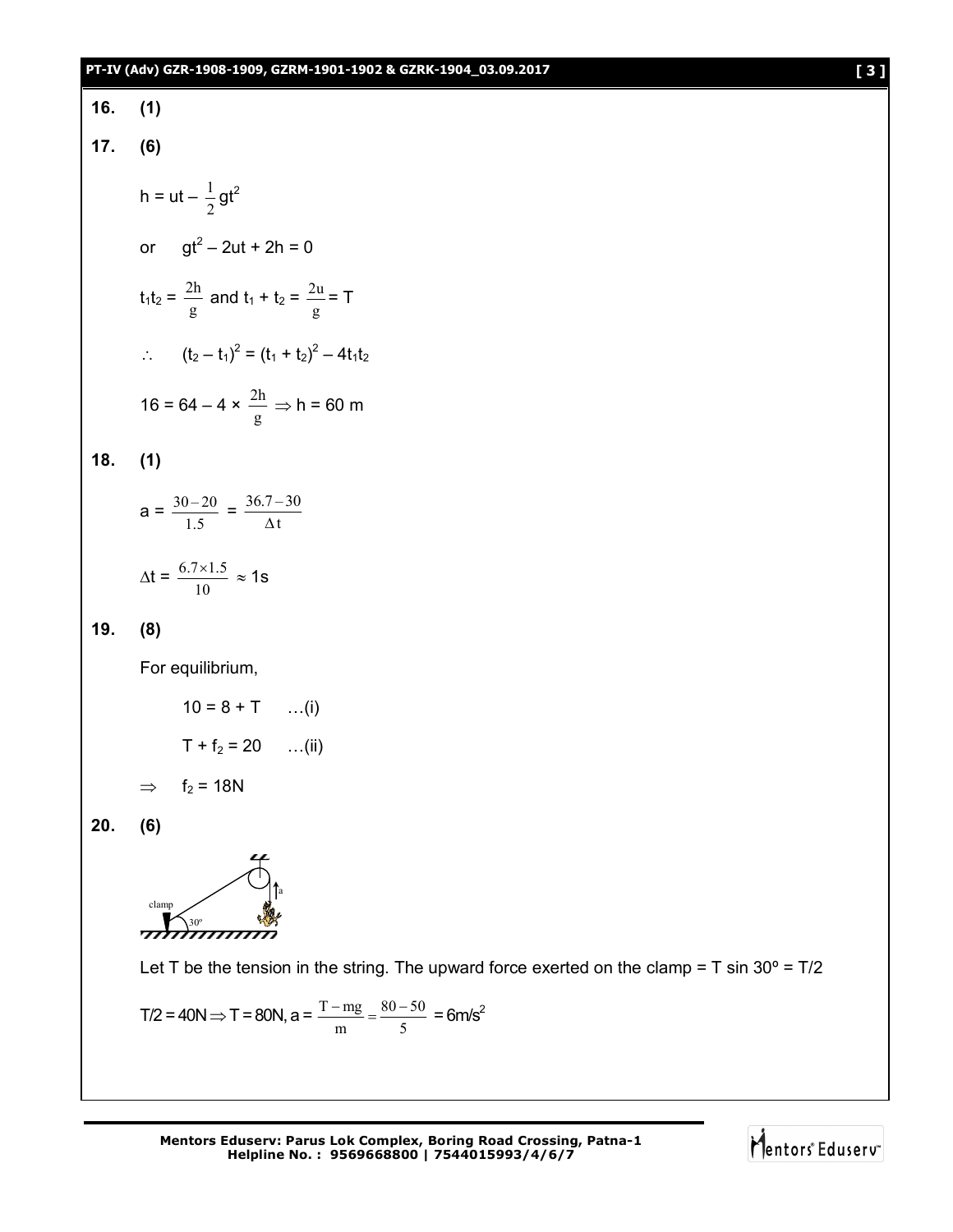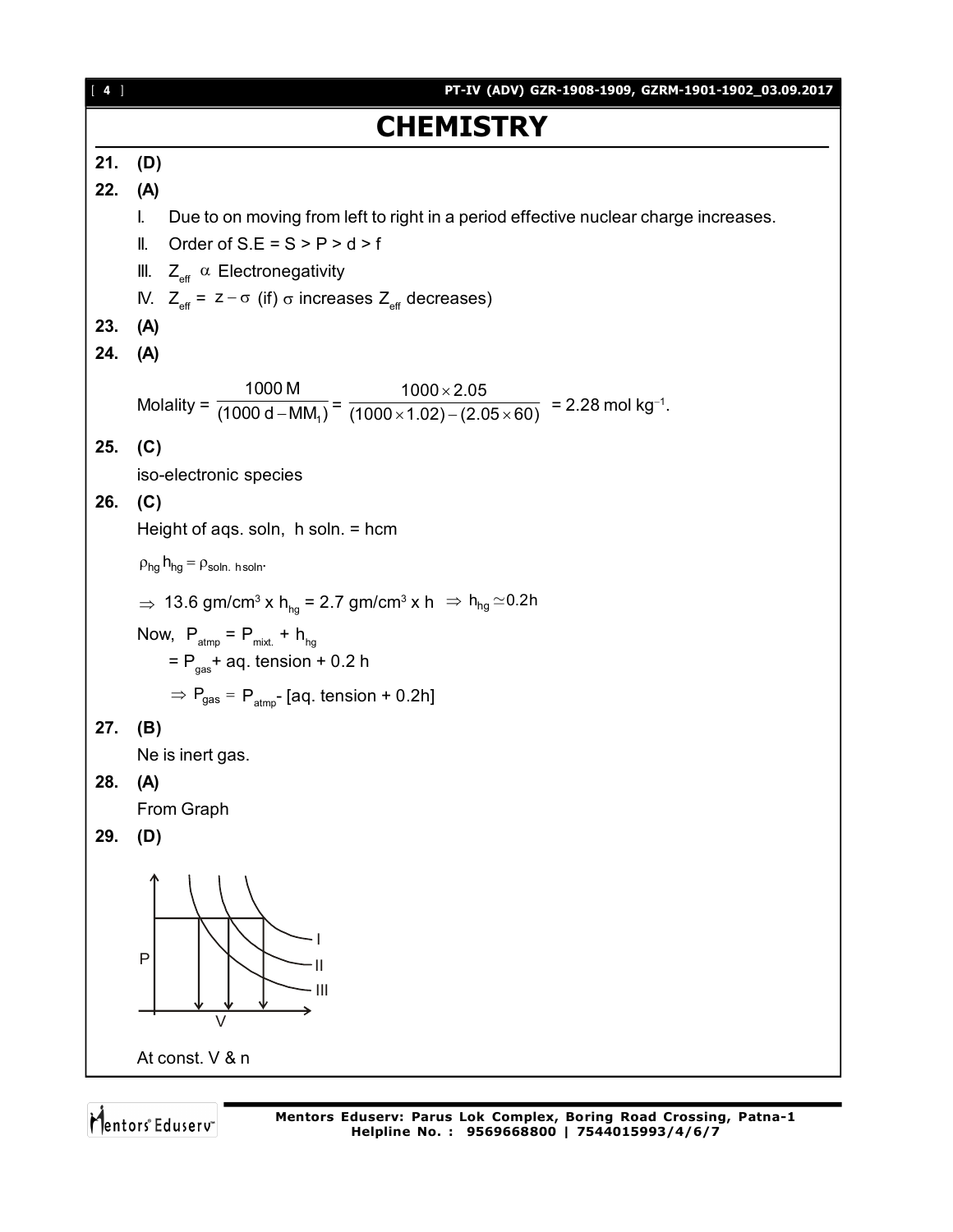## **PT-IV (ADV) GZR-1908-1909, GZRM-1901-1902\_03.09.2017** [ **5** ]

P<sub>1</sub> > P<sub>2</sub> > P<sub>3</sub>  
\nT<sub>1</sub> > T<sub>2</sub> > T<sub>3</sub>  
\n30. (A)  
\n
$$
n_2 + n_1 = 4
$$
  
\n $n_2^2 - n_1^2 = 8$   
\n $(n_2 - n_1)(n_2 + n_1) = 8$   
\n $n_2 = 3$   
\n $n_1 = 1$   
\n $\frac{1}{\lambda} = R_{11} \times 2^2 \left[ \frac{1}{1} - \frac{1}{3^2} \right]$   
\n $\frac{1}{\lambda} = \frac{R_{11} \times 32}{9}$   
\n $\lambda = \frac{9}{32R_{11}}$   
\n31. (A), (C), (D)  
\n32. (B), (C), (D)  
\n33. (A), (C), (D)  
\n34. (A), (C), (D)  
\n35. (B), (C)  
\nSame ratio has same percentage composition.  
\n36. (3)  
\n1000 ml of 1 M = 1000 milimole  
\nIf 750 ml. is taken out remaining milimole is 1000 – 750 = 250 milimole  
\nNew molarity = .25 M =  $\frac{1}{4}$   
\nAfter n step  $\Rightarrow 1 \times \left(\frac{1}{4}\right)^n = \frac{1}{64} = n = 3$ .  
\n37. (6)  
\n38. (3)  
\n39. (7)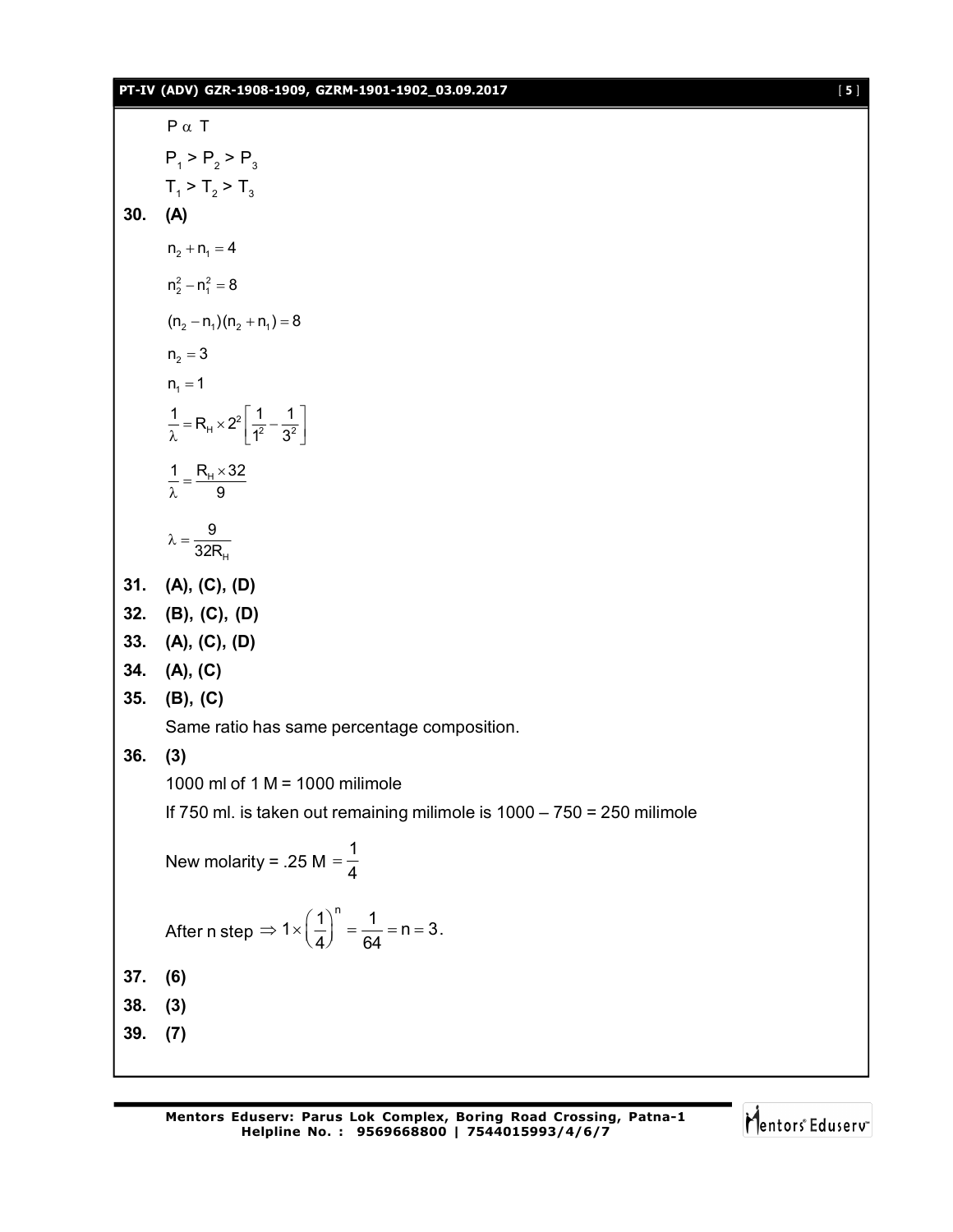| [6] | PT-IV (ADV) GZR-1908-1909, GZRM-1901-1902_03.09.2017                                                                                                                                                                                                                                        |  |  |  |  |  |
|-----|---------------------------------------------------------------------------------------------------------------------------------------------------------------------------------------------------------------------------------------------------------------------------------------------|--|--|--|--|--|
| 40. | (6)                                                                                                                                                                                                                                                                                         |  |  |  |  |  |
|     | T & V are constant                                                                                                                                                                                                                                                                          |  |  |  |  |  |
|     | From $PV = nRT$                                                                                                                                                                                                                                                                             |  |  |  |  |  |
|     |                                                                                                                                                                                                                                                                                             |  |  |  |  |  |
|     | $P = \frac{DRT}{M}$                                                                                                                                                                                                                                                                         |  |  |  |  |  |
|     | $P_{(x)} = \frac{P(x)}{M_{(x)}}$ and $P_{(y)} = \frac{P(y)}{M_{(y)}}$                                                                                                                                                                                                                       |  |  |  |  |  |
|     | $P_{(x)} = 3\rho(y)$ and $M_{(x)} = \frac{M(y)}{2}$                                                                                                                                                                                                                                         |  |  |  |  |  |
|     | $\frac{P(x)}{P_{(v)}} = 6$                                                                                                                                                                                                                                                                  |  |  |  |  |  |
|     | MATHEMATICS                                                                                                                                                                                                                                                                                 |  |  |  |  |  |
| 41. | (B)                                                                                                                                                                                                                                                                                         |  |  |  |  |  |
|     | $x = {b.(a cos \beta) - a(b cos \alpha) \over b-a}$ $y = {b.(a sin \beta) - a(b sin \alpha) \over b-a}$                                                                                                                                                                                     |  |  |  |  |  |
|     | $\Rightarrow \frac{x}{y} = \frac{\cos\beta - \cos\alpha}{\sin\beta - \sin\alpha} \Rightarrow \frac{x}{y} = \frac{2\sin\left(\frac{\beta + \alpha}{2}\right)\sin\left(\frac{\alpha - \beta}{2}\right)}{2\cos\left(\frac{\beta + \alpha}{2}\right)\sin\left(\frac{\beta - \alpha}{2}\right)}$ |  |  |  |  |  |
|     | $\Rightarrow$ x cos $\left(\frac{\alpha+\beta}{2}\right)$ = $-y\sin\left(\frac{\alpha+\beta}{2}\right)$ : x cos $\left(\frac{\alpha+\beta}{2}\right)$ + y sin $\left(\frac{\alpha+\beta}{2}\right)$ = 0                                                                                     |  |  |  |  |  |
| 42. | (C)                                                                                                                                                                                                                                                                                         |  |  |  |  |  |
|     | Area of square = $a^2$<br>$\overline{R(0,a)}$ N(a/2,a)<br>$Q(a, a)$                                                                                                                                                                                                                         |  |  |  |  |  |
|     | Area of $\triangle OMN = \frac{1}{2}  a^2 - \frac{a^2}{4}  = \frac{3a^2}{8}$<br>M(a, a/2)                                                                                                                                                                                                   |  |  |  |  |  |
| 43. | P(a,0)<br>O(0,0)<br>(B)                                                                                                                                                                                                                                                                     |  |  |  |  |  |
|     | $G = \left(-\frac{16}{3}, 2\right)$                                                                                                                                                                                                                                                         |  |  |  |  |  |
|     | $a =  BC  = 25, b =  CA  = 39, c =  AB  = 56,$                                                                                                                                                                                                                                              |  |  |  |  |  |
|     | Therefore $I = (-1,0)$                                                                                                                                                                                                                                                                      |  |  |  |  |  |
|     | G = $\frac{25}{3}\sqrt{205}$ $\lambda = \frac{\sqrt{205}}{3}$ $\Rightarrow \lambda = \frac{1}{25}$                                                                                                                                                                                          |  |  |  |  |  |

Mentors<sup>®</sup> Eduserv<sup>®</sup>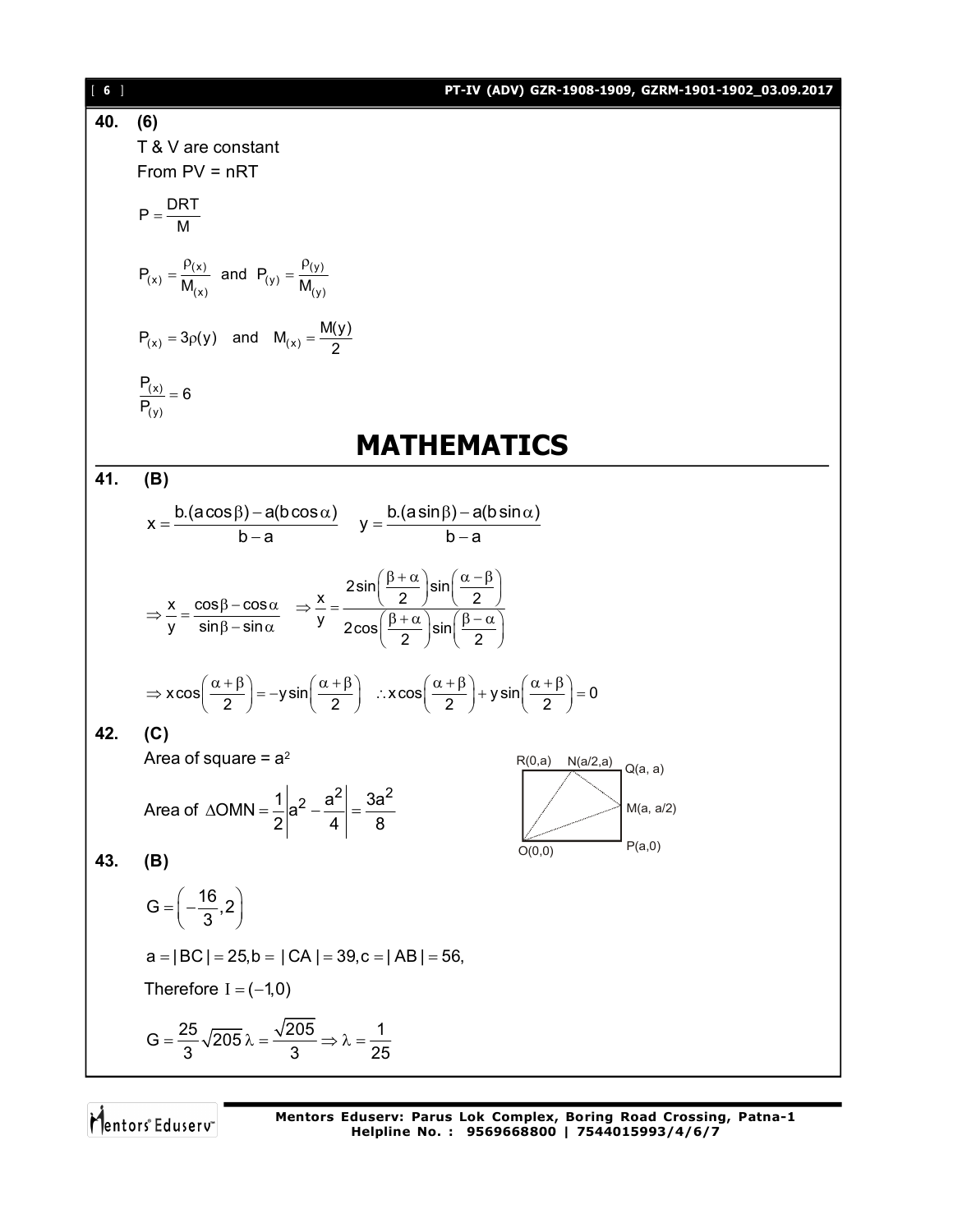## **PT-IV (ADV) GZR-1908-1909, GZRM-1901-1902\_03.09.2017** [ **7** ]

**44. (B)** 2  $(x - x)^2$ 2  $(x + y)^2$  $\frac{\sin\frac{x}{2} + \cos\frac{x}{2}\big)^2 + \sqrt{\left(\sin\frac{x}{2} - \cos\frac{x}{2}\right)^2}}{\sin\frac{x}{2} + \cos\frac{x}{2}\big)^2 - \sqrt{\left(\sin\frac{x}{2} - \cos\frac{x}{2}\right)^2}} = \frac{\sin\frac{x}{2} + \cos\frac{x}{2} + \sin\frac{x}{2} - \cos\frac{x}{2}}{\sin\frac{x}{2} + \cos\frac{x}{2}\big)^2} = \tan\frac{x}{2}$  $\frac{\left(\sin\frac{x}{2}+\cos\frac{x}{2}\right)^2+\sqrt{\left(\sin\frac{x}{2}-\cos\frac{x}{2}\right)^2}}{\sqrt{\left(\sin\frac{x}{2}-\cos\frac{x}{2}\right)^2}}=\frac{\sin\frac{x}{2}+\cos\frac{x}{2}+\sin\frac{x}{2}-\cos\frac{x}{2}}{\frac{x}{2}-\cos\frac{x}{2}}=1$  $\left(\sin\frac{x}{2}+\cos\frac{x}{2}\right)^2-\sqrt{\left(\sin\frac{x}{2}-\cos\frac{x}{2}\right)^2}$   $\sin\frac{x}{2}+\cos\frac{x}{2}-\sin\frac{x}{2}+\cos\frac{x}{2}$ **45. (A)** Let three numbers be a, ar, ar**<sup>2</sup>** . It is given that  $a + ar + ar^2 = 52$ ;  $\therefore$  a(1 + r + r<sup>2</sup>) = 52 ...(1) Also  $a^2r(1 + r + r^2) = 624$  ....(2) From (1) and (2), we have  $\frac{1}{a^2(1+r+r^2)^2} = \frac{1}{52\times52} = \frac{1}{13}$ 3  $52\times 52$ 624  $(1 + r + r^2)$  $(1 + r + r^2)$  $2(1 + r + r^2)^2$  $2r/1 + r + r^2$  $=\frac{624}{52 \times 52}$  $+r+$  $+ r +$ *a*<sup>2</sup>(1+*r* +*r*  $a^2r(1+r+r)$  $\implies$  13r = 3 + 3r + 3r<sup>2</sup>  $\Rightarrow$  r = 3, 1/3 From (1),  $a = 4$  when  $r = 3$  and  $a = 36$  when  $r = 1/3$  $\therefore$  Numbers are 4, 12, 36. **46. (B)**  $n \sim (1.5) (1.5)^n$ n  $\left(\frac{A+B}{2}\right)\cos\left(\frac{A-B}{2}\right)$   $\left(2\sin\left(\frac{A+B}{2}\right)\cos\left(\frac{A-B}{2}\right)\right)$  $\left| \frac{2}{\sqrt{2}} \right| + \left| \frac{-\ln(2)}{2} \right| = 2 \cot^{n} \left( \frac{A-B}{2} \right)$  $\left(\frac{A+B}{2}\right)\sin\left(\frac{A-B}{2}\right)\left|\right|^{2}-2\sin\left(\frac{A+B}{2}\right)\sin\left(\frac{A-B}{2}\right)\left|\right|^{2}$ 2  $\left(\begin{array}{c} 2 \end{array}\right)$   $\left(\begin{array}{c} -1 \end{array}\right)$  2  $\left(\begin{array}{c} 2 \end{array}\right)$  2  $\left(\frac{2\cos\left(\frac{A+B}{2}\right)\cos\left(\frac{A-B}{2}\right)}{2}\right)^{n} + \left(\frac{2\sin\left(\frac{A+B}{2}\right)\cos\left(\frac{A-B}{2}\right)}{2}\right)^{n} - 2\cot^{n}\left(\frac{A-B}{2}\right)^{n}$  $\left(\frac{A+B}{2}\right)\sin\left(\frac{A-B}{2}\right)\right|$  +  $\left|\frac{2}{-2\sin\left(\frac{A+B}{2}\right)\sin\left(\frac{A-B}{2}\right)}\right|$  = 2cot<sup>(1</sup>)  $\left(\frac{15}{2}\right)$  $(2)(2)(2)(2)(2)$ **47. (D)** We have ,  $tan(x + 100^{\circ}) = tan(x + 50^{\circ}) tan x tan(x - 50^{\circ})$  $\Rightarrow \frac{\tan(x+100^{\circ})}{\tan(x-50^{\circ})} = \tan(x+50^{\circ})\tan x$ tan(x – 50° )  $\frac{+100^{\circ}}{200}$  = tan(x + \;  $\overline{a}$  $\Rightarrow$  $sin(x + 100^{\circ})cos(x - 50^{\circ})$   $sin(x + 50^{\circ})sin x$  $cos(x+100^{\circ})sin(x-50^{\circ}) cos(x+50^{\circ})cos x$  $\frac{+100^{\circ}}{1000}$   $\cos(x-50^{\circ})$  =  $\frac{\sin(x+50^{\circ})}{(x-50^{\circ})}$  $+$  100° ) sin(x  $-$  50° )  $\quad$  cos(x  $+$   $\cdot$  $\Rightarrow$  $\mathsf{sin}(2\mathsf{x}+50^\mathsf{o}) \qquad \quad \mathsf{cos}\,50^\mathsf{o}$  $sin 150^\circ$   $-cos(2x + 50^\circ)$  $\frac{+50^{\circ}}{200}$  =  $-\cos(2\mathsf{x}+\mathsf{t}% )\mathsf{a}$ [Applying componendo and dividendo]  $\Rightarrow$  sin(2x + 50<sup>o</sup>)cos(2x + 50<sup>o</sup>) = -sin150<sup>o</sup> cos 50<sup>o</sup>  $\Rightarrow$  2sin(2x + 50<sup>o</sup>)cos(2x + 50<sup>o</sup>) = -cos 50<sup>o</sup>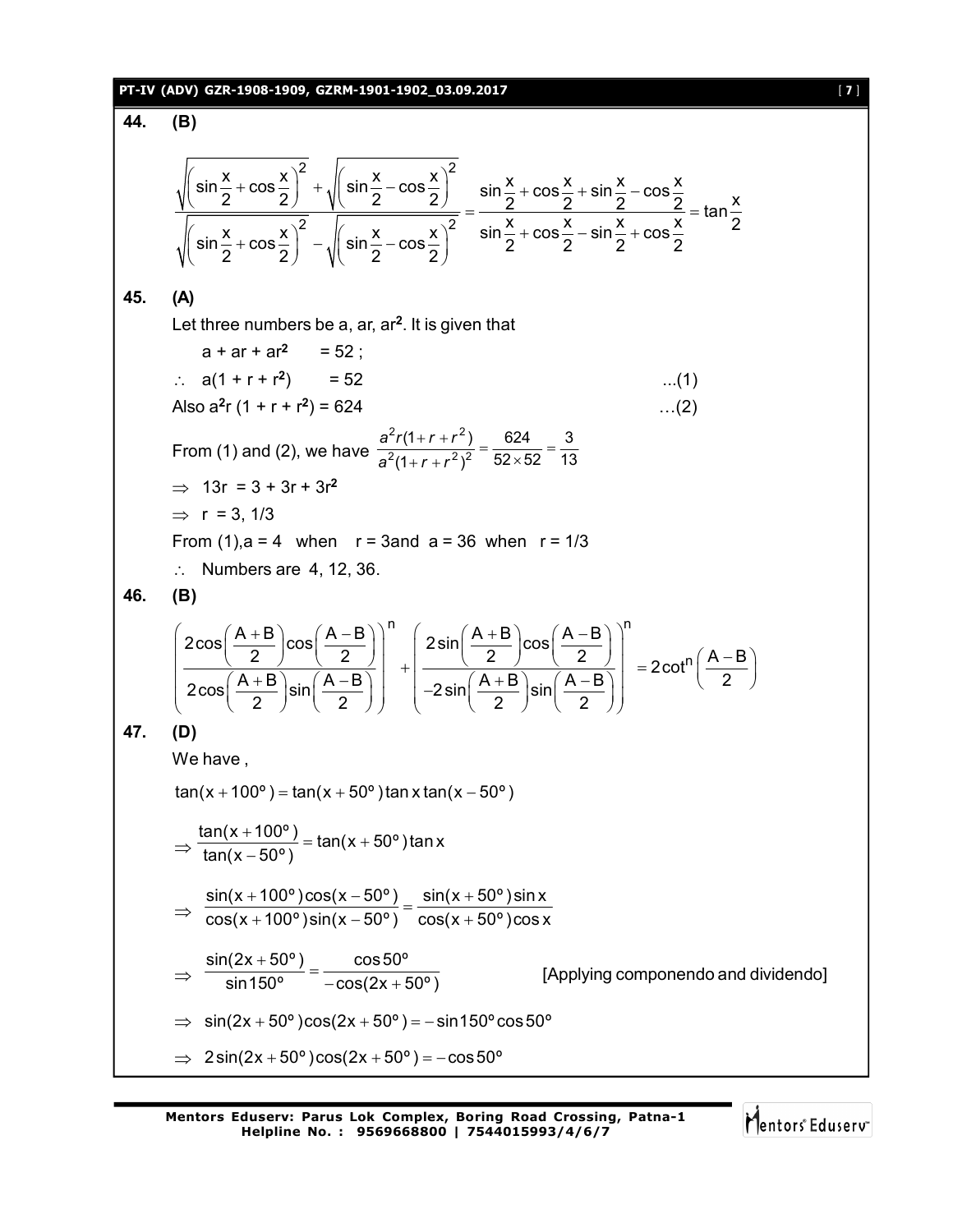| 8 <sup>1</sup> | PT-IV (ADV) GZR-1908-1909, GZRM-1901-1902_03.09.2017                                                      |  |  |  |  |  |  |
|----------------|-----------------------------------------------------------------------------------------------------------|--|--|--|--|--|--|
|                | $\implies$ sin(4x + 100°) = sin(270° -50°)                                                                |  |  |  |  |  |  |
|                | $\Rightarrow$ sin(4x + 100°) = sin220°                                                                    |  |  |  |  |  |  |
|                | $\Rightarrow$ 4x + 100° = 220°                                                                            |  |  |  |  |  |  |
|                | $\Rightarrow$ x = 30°                                                                                     |  |  |  |  |  |  |
| 48.            | (D)                                                                                                       |  |  |  |  |  |  |
|                | Let d and $A_i$ denote the common difference and $jth$ Arithmetic mean respectively; then,                |  |  |  |  |  |  |
|                | $d = \frac{31-1}{n+1} = \frac{30}{n+1}$                                                                   |  |  |  |  |  |  |
|                | $A_7 = 1 + 7 \frac{30}{n+1} = 1 + \frac{210}{n+1}$                                                        |  |  |  |  |  |  |
|                | $A_{n-1} = 1 + (n-1)\frac{30}{n+1}$                                                                       |  |  |  |  |  |  |
|                | $\frac{A_7}{A_{2}+1} = \frac{5}{9} \implies 9 + \frac{1890}{n+1} = 5 + \frac{150(n-1)}{n+1}$              |  |  |  |  |  |  |
|                | $\Rightarrow \frac{150n-150-1890}{n+1} = 4 \Rightarrow 146 \text{ n } = 2044 \Rightarrow \text{n } = 14.$ |  |  |  |  |  |  |
| 49.            | (A)                                                                                                       |  |  |  |  |  |  |
| 50.            | (A)                                                                                                       |  |  |  |  |  |  |
|                | Let a and d be the first and common difference of corresponding A.P.                                      |  |  |  |  |  |  |
|                | then $a + 9d = \frac{1}{21}$ and $a + 20d = \frac{1}{10}$                                                 |  |  |  |  |  |  |
|                | solve above two we get                                                                                    |  |  |  |  |  |  |
|                | $a = \frac{1}{210}$ & $d = \frac{1}{210}$                                                                 |  |  |  |  |  |  |
|                | : $t_{210}$ (A.P.) = a + 209d = 1 $\Rightarrow$ $t_{210}$ (H.P.) = 1                                      |  |  |  |  |  |  |
| 51.            | (C,D)                                                                                                     |  |  |  |  |  |  |
| 52.            | (A, B)                                                                                                    |  |  |  |  |  |  |
|                | $AC = \sqrt{3^2 + 4^2} = 5$<br>$C(2,-3)$                                                                  |  |  |  |  |  |  |
|                | The midpoint P of AC = $\left(\frac{1}{2},-1\right)$<br>$rac{5}{2}$                                       |  |  |  |  |  |  |
|                | 'm' of AC = $\frac{4}{-3}$ : 'm' of BD = $\frac{3}{4}$ = tan $\theta$<br>$A(-1,1)$                        |  |  |  |  |  |  |

Mentors<sup>®</sup> Eduserv<sup>®</sup>

**Mentors Eduserv: Parus Lok Complex, Boring Road Crossing, Patna-1 Helpline No. : 9569668800 | 7544015993/4/6/7**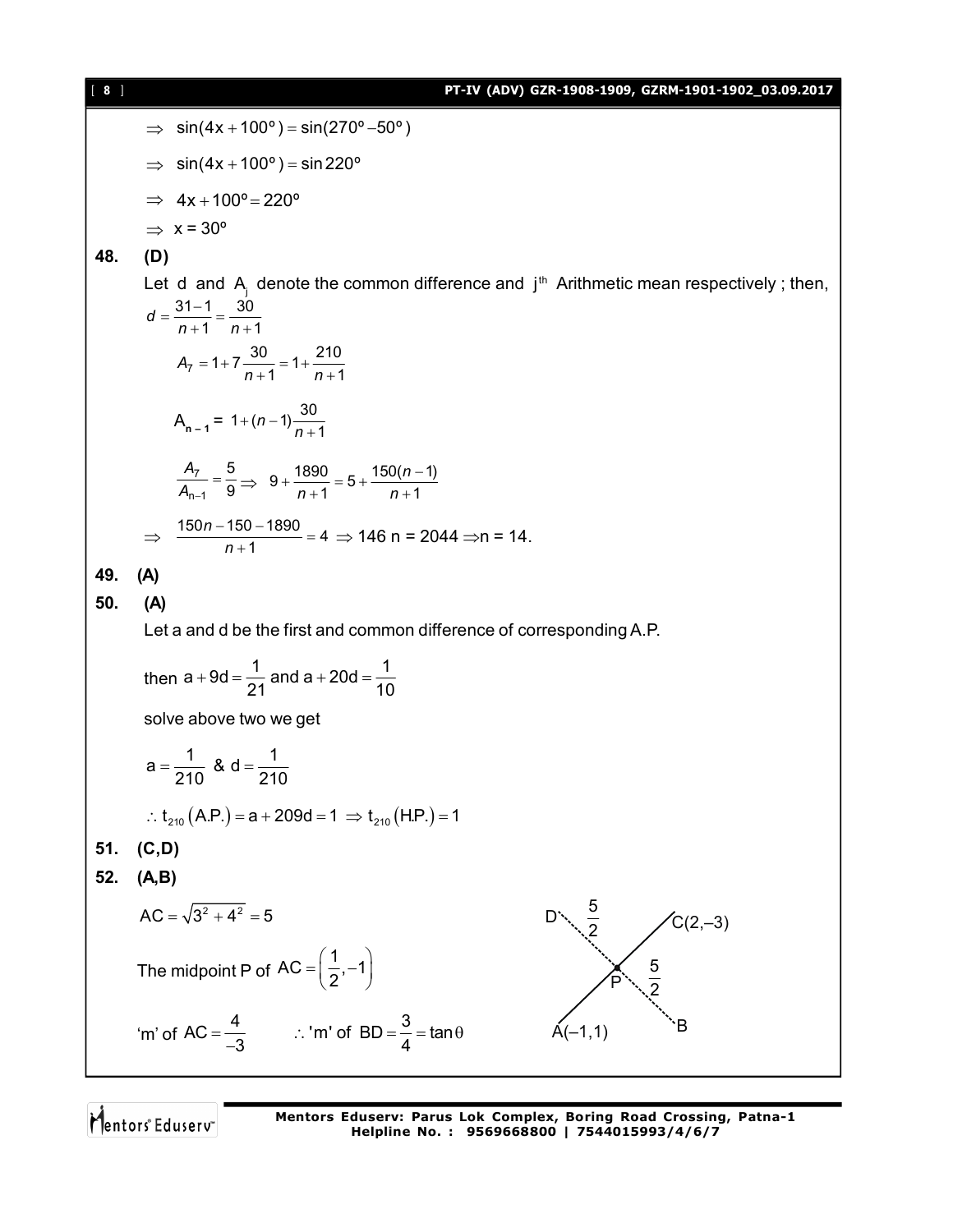

**Mentors Eduserv: Parus Lok Complex, Boring Road Crossing, Patna-1 Helpline No. : 9569668800 | 7544015993/4/6/7**